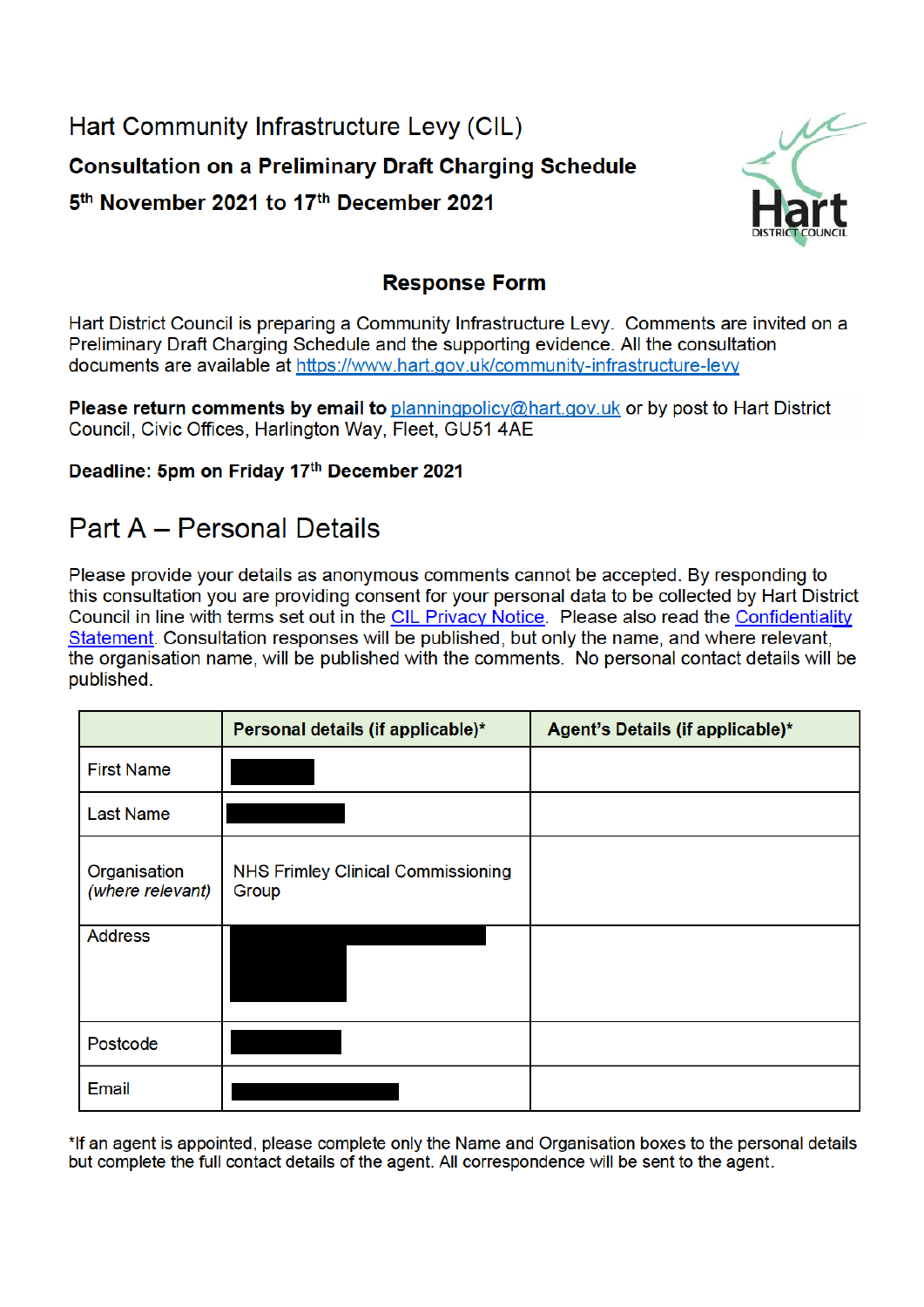## Part B – Representations

The Council is consulting on:

• Preliminary Draft Charging Schedule (setting out the proposed CIL rates)

You may also comment on the supporting evidence base:

- CIL Viability Assessment September 2021
- Hart Infrastructure Delivery Plan Update October 2021
- Infrastructure Funding Gap Assessment October 2021

#### **Your Comments**

Thank you for the opportunity to comment on the proposed introduction of a Community Infrastructure Levy in Hart which we support. We believe that this new approach to securing investment from developments will better address the needs of local communities by looking at the sum total impact of the Hart Local Plan rather than linking impact to specific developments.

Information was recently provided by NHS Frimley Clinical Commissioning Group (formally North East Hampshire and Farnham Clinical Commissioning Group) in response to the Infrastructure Delivery Plan Update but is not yet part of the published document. We hope this information can be included in future iterations of the document. In particular we would like to emphasise our continued objection and lack of support for the provision of lane at Watery Lane on which to build a new health facility. This is not supported by the NHS and is not felt to be necessary. Our local strategy is to invest in and expand local healthcare facilities rather than creating additional buildings. For example, Richmond Surgery have recently submitted a planning application to significantly extend their facilities to better meet the needs of their registered population. Their building is over 50% undersized for their current population and this position will worsen as new housing developments in Church Crookham are completed.

In reading the CIL consultation documents very little mention is made of health and the impact that housing developments have on healthcare provision. For example, the document states: In Hart district, CIL will replace planning obligations as the means of funding off-site infrastructure on sites below the threshold of 400 homes or more or on sites of 10 hectares. This includes infrastructure such as additional school places, transport improvements or improved leisure facilities, which are required in connection with new development and consequent population or economic growth. Under S216(a) of the Planning Act medical facilities are included in the definition of Infrastructure yet the promised CIL policy does not include them.

The consultation states that the infrastructure funding gap to meet growth identified in the Local Plan (Strategy and Sites) is estimated to be £57,908,911.70. This calculation doesn't include the capital investment required to provide suitable and additional health facilities and is therefore understated.